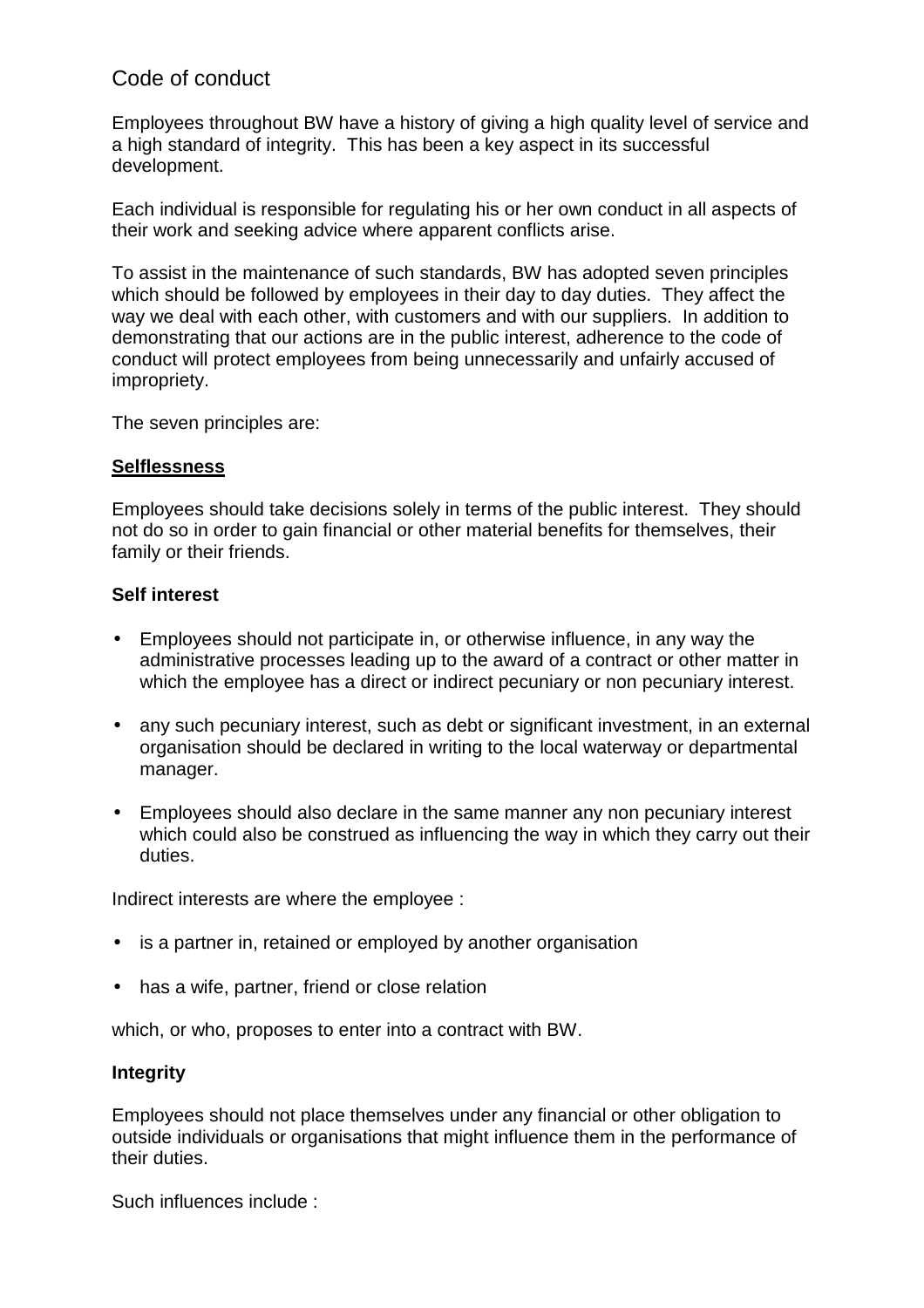- advice to, or advocacy for, individuals or organisations with a commercial relationship or adversarial position with BW.
- outside interests that might conflict with BW.

# **Objectivity**

In carrying out their duties, including procurement of goods and services, recommending awards and benefits, and raising invoices, employees should make choices on merit and in the public interest.

## *Objectivity*

is the state of mind that requires reference to all considerations relevant to the task in hand but to no other.

Objectivity could be adversely affected if :

- business gifts or
- hospitality

have been received.

## **Accountability**

Employees are accountable for their decisions and actions to the public and must submit themselves to whatever scrutiny is appropriate.

Accountability includes ensuring

- authorisation to ensure that proper responsibility is taken for all transactions and activities before they take place and are in accordance with delegation arrangements.
- separation of duties, especially between those who place orders and those who receive the services, and those who authorise payments.

## **Openness**

Employees should be as open as possible about all the decisions and actions they take. They should give reasons for their decisions and restrict information only when the wider public interest clearly demands.

## *Competition*

- while bearing in mind the advantages of maintaining a continuing relationship with a supplier, any arrangement which might, in the long term, prevent the effective operation of fair competition, should be avoided.
- no special treatment should be given to current or recent employees or their partners in awarding contracts to them.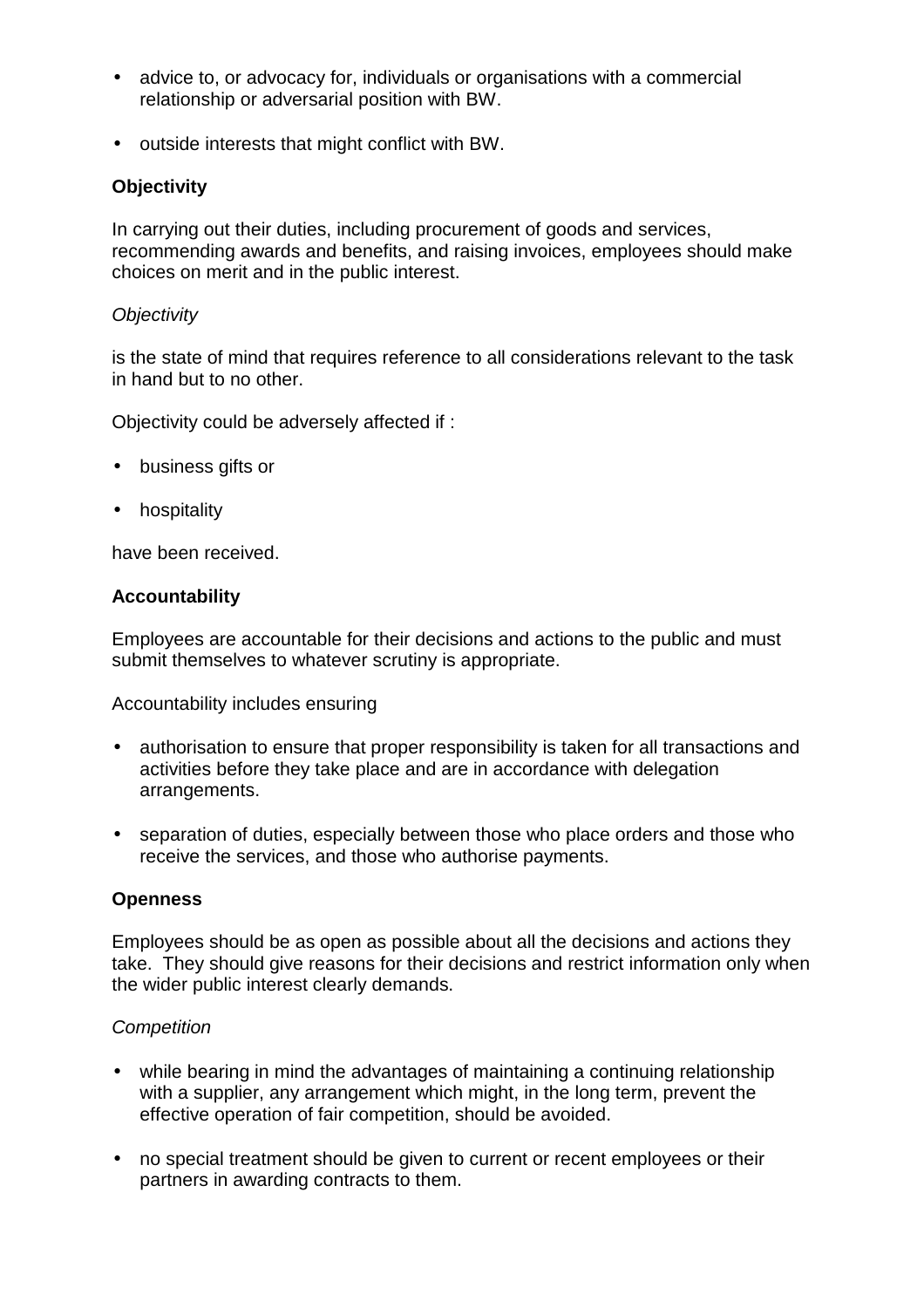## **Honesty**

 Employees have a duty to declare any private interests relating to their public duties and to take steps to resolve any conflicts arising in a way that protects the public interest.

## *Declaration of interest*

- any personal interest which may impinge or might reasonably be deemed to by others impinge on an employee's impartiality in any matter relevant to his of her duties should be declared in writing to the individual's line manager.
- when it is not easy to decide between what is and is not acceptable in terms of gifts or hospitality, the offer should be declined or advice sought from your line manager.
- having raised this matter with your line manager you may be asked to agree specific safeguards to minimise the risk of conflict.
- such information will remain confidential within BW.

## **Leadership**

Employees should promote and support these principles by leadership and example.

## **Practical guidance notes on the code of conduct**

## **Business gifts**

Business gifts other than items of very small intrinsic value such as business diaries or calendars should not be accepted.

## **Hospitality**

Modest hospitality is an accepted courtesy of a business relationship. However, the recipient should not allow him or herself to reach a position whereby he or she might be or might be deemed by others to have been influenced in making a business decision as a consequence of accepting such hospitality. The frequency and scale of hospitality accepted should not be significantly greater than BW would be likely to provide in return.

To help you decide what is acceptable, would you be happy for BW Monthly to include an article about the gift you accepted?

## **Outside work**

Employee activities outside of work are generally their own personal concern. However, they should not put themselves in a position where BW duties and private interests conflict. With this in mind, employees should obtain prior approval before undertaking outside work, remunerated or not, on any matter connected with their official duties.